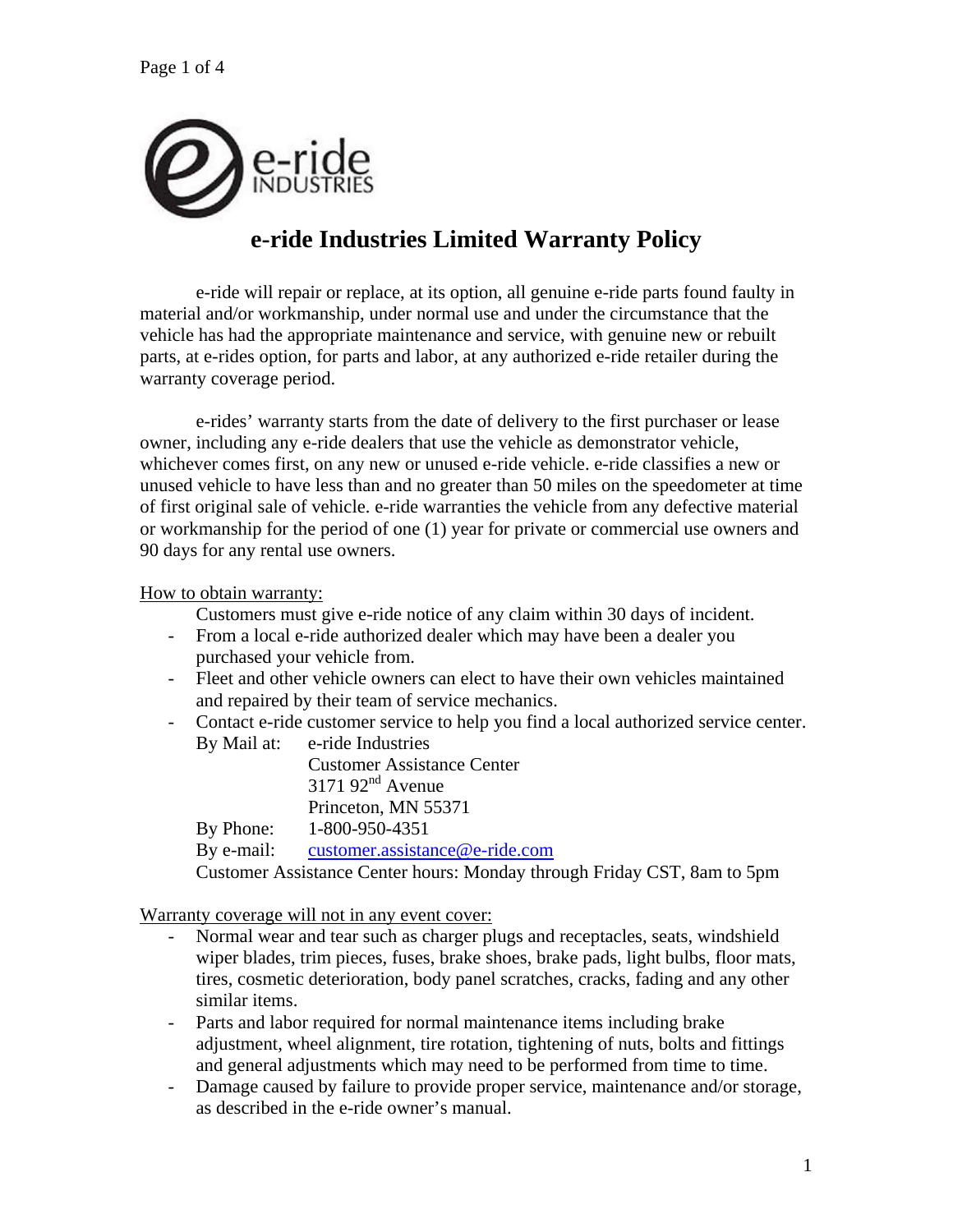Warranty coverage will not in any event cover:

- Damage resulting from improper repairs, modifications or use of non approved parts or repairs.
- Damage caused from loading the vehicle above the 3,000lb GVWR.
- Damage resulting from continued use of vehicle after defect is or should have been discovered.
- Damage resulting from accident, fire, theft, vandalism or any acts of war or God.
- Any damages to the batteries from the lack of charging, freezing or overheating conditions, infrequent use, charging with a charger not supplied by e-ride Industries.
- Damage or loss caused by tire puncture or failure to maintain correct tire pressure.
- Batteries are warranted by the battery manufacture. Under no circumstance does an extended warranty lengthen the warranty of the batteries.
- Any damage done to the vehicle while being towed.
- Any water leaking into the vehicle or damage to personal property because of this.
- e-ride will only pay up to 20 miles in transportation expenses for any vehicle needing repair under warranty.
- Limited warranty may differ for vehicles exported outside the United States.
- Any damage to personal property

## Voiding of warranty

 This and any other e-ride warranty will be voided if there is any evidence that the vehicle was abused or used in any unintended manner or shows indication that it has been altered in any way such as the use of non genuine e-ride parts, modification of the top vehicle speed, braking system or regen, steering, transaxle, motor, controller, charging system, electrical system parts or any other operating system of the vehicle that can cause it to perform different than e-rides specifications. The vehicle is not maintained as outlined in the vehicles owners' manual or misuse of the vehicle including overloading, racing, used as a tow vehicle, driving over curbs or driving through water deep enough to cause electrical system damage or towing the vehicle in any manner. e-ride Industries is not responsible for any injury to person or property if any such above modifications and alterations are made.

# Transfer of limited warranty

 Warranty is transferable in the event that the vehicle is sold to a new owner. In the event that this would happen the new owner must register for a continuation of the original warranty on e-ride Industries web site under warranty registration at www.eride.com or by contacting e-ride at 1-800-950-4351. In the event that this form is not filled out e-ride will void the warranty. This form also helps e-ride to be able to contact the owner in the event that a safety or service recall is issued.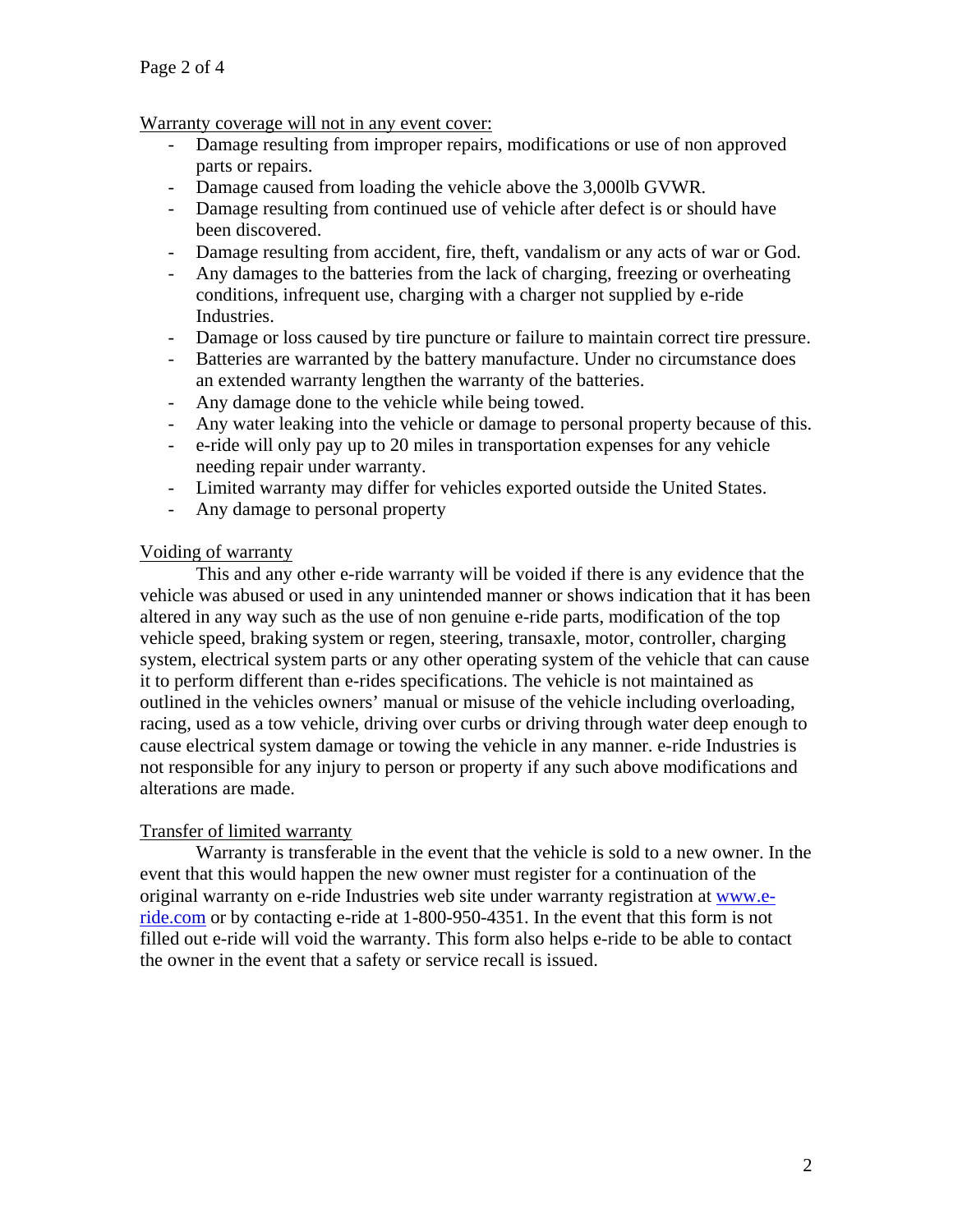## Extended limited warranties

 e-ride industries has available an extended (1) year and (2) year limited warranty that starts at the date of the original expired warranty. All Extended limited warranties purchased through e-ride industries will follow the same stipulations of the original warranty except that each warranty claim will have a \$100.00 deductible that will be required to be paid by the owner of the vehicle prior to any repairs performed. A warranty claim is one component repair per one vehicle and is at the sole discretion of eride Industries. Extended warranties are not available for rental use owners or vehicles located outside the United States and Canada. Extended warranties can only be purchased within 30 days of the original vehicle invoice date.

## Warranty of parts after cancellation of warranty

 e-ride replacement parts that are replaced under warranty are only warranted the same length as the warranty it was replaced under.

#### Parts purchased from e-ride Industries

All parts purchased from e-ride are given a 6 month warranty.

## Servicing of vehicle

 In the event that a vehicle would need service work under the warranty period the vehicle would be serviced by a local e-ride dealer. In the case that there is no local e-ride dealer e-ride Industries will contact a local golf car, fork lift or automotive repair shop to service the vehicle. In the case where the owner of the vehicle knows of a repair center they wish to use the vehicle can be serviced by that repair center in the case that e-ride approves the repair center.

# Payment of service work

 All vehicle parts which are found to be defective under normal use and maintenance, within the limited warranty time, will be repaired or replaced without charge to the owner for parts or labor. To all certified e-ride service centers, dealers and persons that wish to repair their vehicle with their maintenance crew will be reimbursed for labor according to e-ride Industries allowed time and labor hourly charge. In any case where e-ride Industries rejects any warranty work or replacement of parts, e-ride has the choice to bill the owner of the vehicle. All payments must be paid within 30 days from the service. Anytime a dealer sells the vehicle to the customer including a warranty beyond e-rides warranty as stated in this limited warranty, the dealer will be billed for the total cost of the repair and must be paid within 30 days. Any and all service needed requires a warranty claim number from e-ride Industries before the service is performed to receive payment. e-ride will only pay up to 20 miles in any transportation expenses for any vehicle needing repair under warranty or any transportation associated with the service call such as repair persons transportation to and from the vehicle to repair the vehicle.